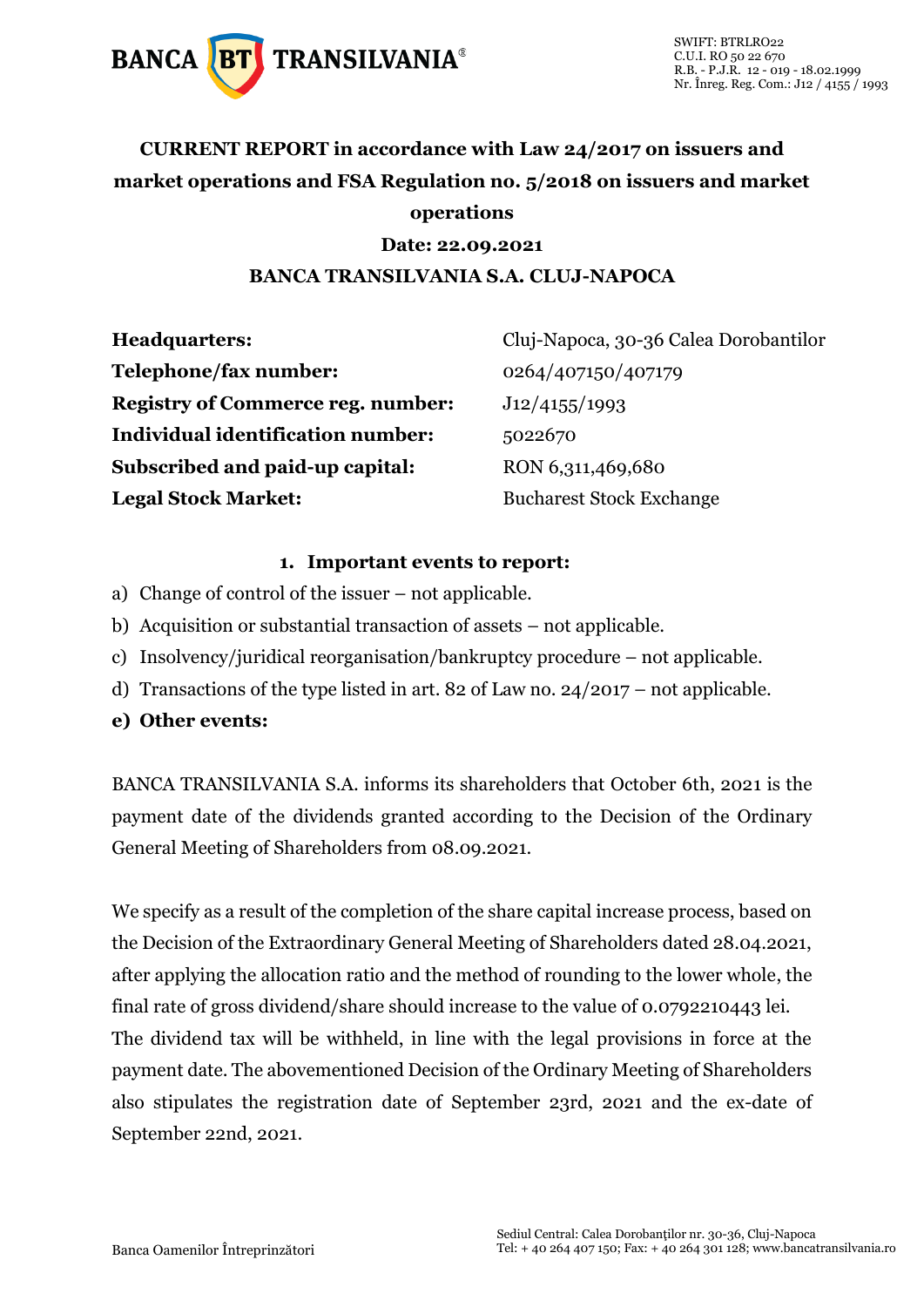

Payments representing the dividends due to the shareholders shall be made in accordance with the applicable legal provisions, in the following manners:

### **I. Payments to the shareholders represented by the Participants (brokers) in the Central Depository system, with shares placed in Section 2:**

The shareholders who, at the previously mentioned registration date, hold BT shares (TLV symbol) on accounts opened with one or several Participants in the Central Depository's system or have indicated an bank account to the Central Depository, shall receive the dividends for the respective stake on the Participants' account (as per the stake level managed by each Participant) or in the account mentioned above, without the submission of any other additional documents. This does not include any shareholders for which the Participant has provided the Central Depository with a contract termination notice at least 2 working days before the payment.

**II. For shareholders not represented by a participant or which have shares in Section 1, the payment of dividends will be conducted by the payment agent Banca Transilvania SA, headquartered in Cluj-Napoca, 30 – 36 Calea Dorobantilor, Cluj county, Trade Register no. J12/4155/1993, Tax Identification no. 5022670, through one of the following methods:** 

## **1. For the shareholders (individuals or companies) which hold a BT account:**

The dividends shall be paid by bank transfer to the shareholders (individuals or companies) that have an account with BT or open a current account with Banca Transilvania SA by 01.10.2021. The shareholders do not have to notify the credit institution on the existence/opening of the bank account.

## **2. In any other situation, the dividend payment will take place through cash payments at the counters of Banca Transilvania SA**

*LEGAL ENTITIES*